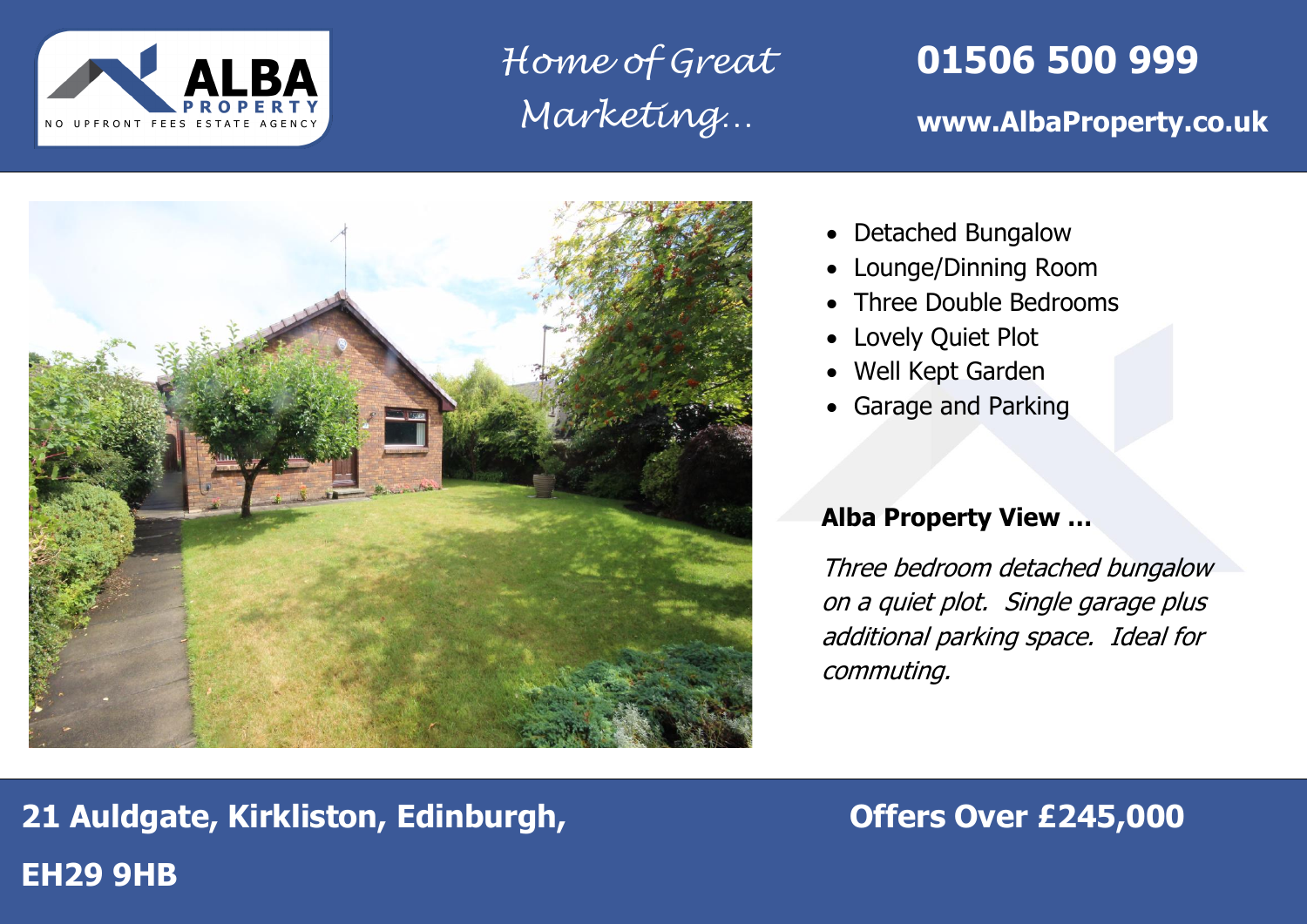



Alba Property are extremely pleased to offer to the market this detached bungalow located in the popular village of Kirkliston. The property sits on a lovely quiet plot and comprises: lounge/dining, kitchen, shower room and three double bedrooms. Externally there is garden to all sides of the property and a single garage. This really is a must see property, however be quick, this will not sit around.

#### **Accommodation**

#### **Entrance Hallway**

The entrance hallway gives access to all accommodation. Laminate flooring. Two ceiling lights. Radiator. The hallway benefits from built in cupboards providing an abundance of storage space and housing the electrics and central heating boiler. Hatch giving access to the loft area.

#### **Lounge/Diner** 22' 7'' x 10' 7'' (6.89m x 3.22m)

This spacious room has a window to the front overlooking the garden. There is ample space for lounge and dining furniture. Carpet. Two ceiling lights. Two radiators.

#### **Kitchen** 12' 11'' x 10' 7'' (3.94m x 3.22m)

The kitchen has been fitted with a range of wall and base units with contrasting work surface and splash back over. Inset sink with drainer. Built under oven with 4 ring gas hob and concealed extractor over. Decorative under unit lighting. Vinyl flooring. Window and door to the rear of the property.

#### **Shower Room** 7' 7'' x 5' 7'' (2.30m x 1.70m)

The bright shower room has an opaque window to the rear of the property and comprises: shower cubicle with electric shower, vanity unit with wash hand basin and push button WC. Ceiling light. Radiator. Vinyl flooring.





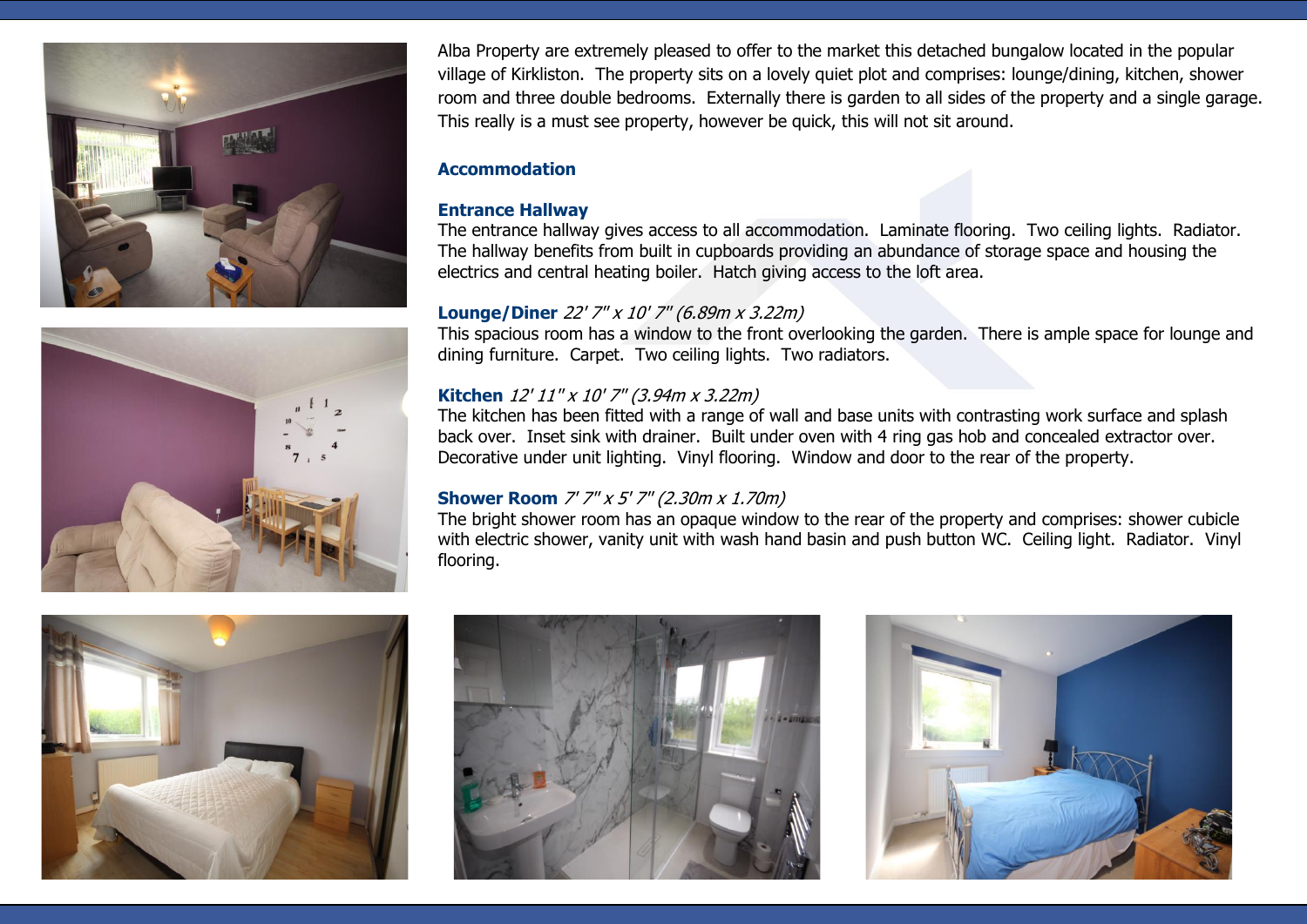



#### **Bedroom 1** 11' 7" x 9' 7" (3.54m x 2.91m)

This spacious bright room has a window overlooking the rear garden. Carpet. Ceiling light. Radiator. The room benefits from built in wardrobes with mirror sliding doors and providing hanging and shelving space.

#### **Bedroom 2** 11' 0'' x 8' 11'' (3.36m x 2.72m)

The second double room has a window overlooking the front garden. Carpet. Ceiling light. Radiator. This room also benefits from built in wardrobes with mirror sliding doors and providing hanging and shelving space.

#### **Bedroom 3** 9' 6'' x 8' 7'' (2.90m x 2.61m)

The third double bedroom has a window to the side of the property. Carpet. Ceiling light. Radiator. There is also a built in cupboard providing storage space.

#### **Externally**

To the front of the property there is a lovely well maintained enclosed garden with pathway leading to the front door and leading round to the rear garden. There are mature plants, shrubs and trees. The rear garden has steps upto the garden which has been laid to grass and has paved pathway leading out to the parking space.

#### **Garage**

There is a singe garage to the rear of the property with an up and over door, power and light. There is also a door into the garage from the rear garden.